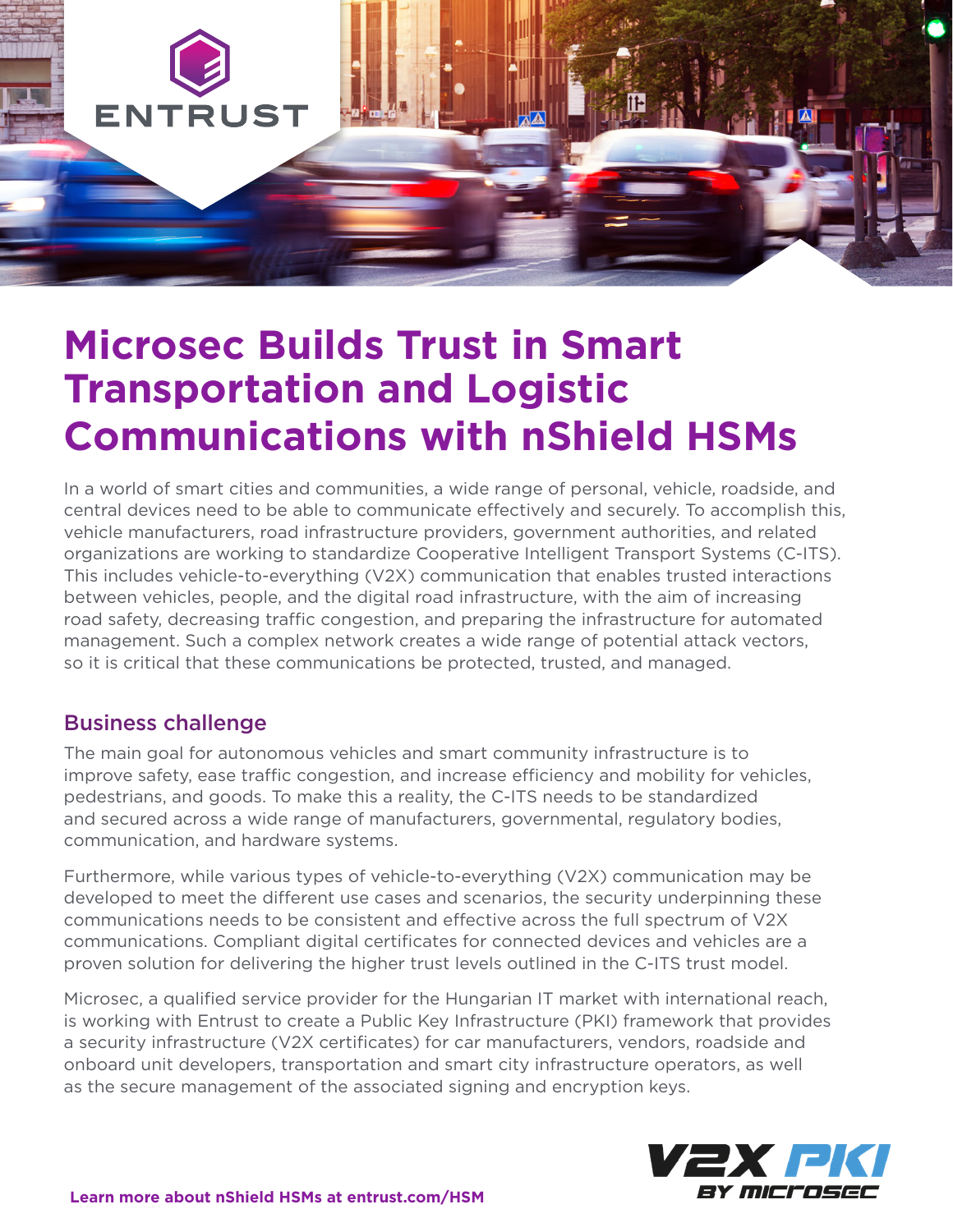## Technical challenge

V2X communication can cover a range of protocols that let vehicles exchange information with other vehicles, pedestrians, and traffic infrastructure in real time. Until recently, V2X communication has been based primarily on the ITS-G5 protocol, a dedicated short-range communication (DSRC) standard using WiFi signals. Now, data exchange is being accelerated rapidly and at wider range with the expansion of 4G and 5G networks.

During the data exchange, each party or device needs to verify their permissions. They do this using digital certificates that establish trusted identity for each party while maintaining anonymity, preventing unauthorized parties from interfering with the exchange of data. These certificates are created, managed, distributed, stored, and revoked via the PKI framework. However, with a single vehicle expected to use as many as 100 certificates a week (according to the latest published version of the European Certificate Policy in 2019), the number of cryptographic operations that need to be run and the many thousands of certificates that need to be created and managed in a secure environment necessitates using hardware security modules (HSMs).

## Solution

Microsec's V2X PKI security framework has been developed to provide secure vehicleto-everything communication. In such environments, public key infrastructures (PKIs) are used to secure the environment by verifying the participants' permissions with the use of certificates. V2X PKI does this with the most up-to-date

cryptographic solutions, including Elliptic Curve Cryptography (ECC), which has more advantages than the widely used RSA algorithm, and using Entrust nShield® HSMs for encryption and signing operations, and key management at scale.

Entrust nShield HSMs are among the highest-performing, most secure, and easy-to-integrate HSM solutions available, facilitating regulatory compliance and delivering the highest levels of data and application security for enterprise, financial, and government organizations. The purpose-built hardware devices are designed to generate, safeguard, and manage cryptographic keys on behalf of applications. The unique nShield Security World key management architecture enforces important separation of duties with dual controls that segregate security functions from administrative responsibilities.

The hierarchy and mechanism of V2X PKI is as follows: at the top there is a Root Certificate Authority (CA), an offline entity that acts as the anchor of trust. This organization issues certificates for two other authorities, the Enrollment Authority (EA) and the Authorization Authority (AA). The Enrollment Authority's main task is to authenticate the car's on-board unit unique ID or certificate. The need for Authorization Authorities originated from the need for anonymity when it became clear that someone could easily track a car's movement by following the unique identifiers which the car uses to communicate with. Based on the enrollment credentials, the Authorization Authority issues authorization tickets, which are pseudonymous (they cannot be linked to the enrollment credentials, except for the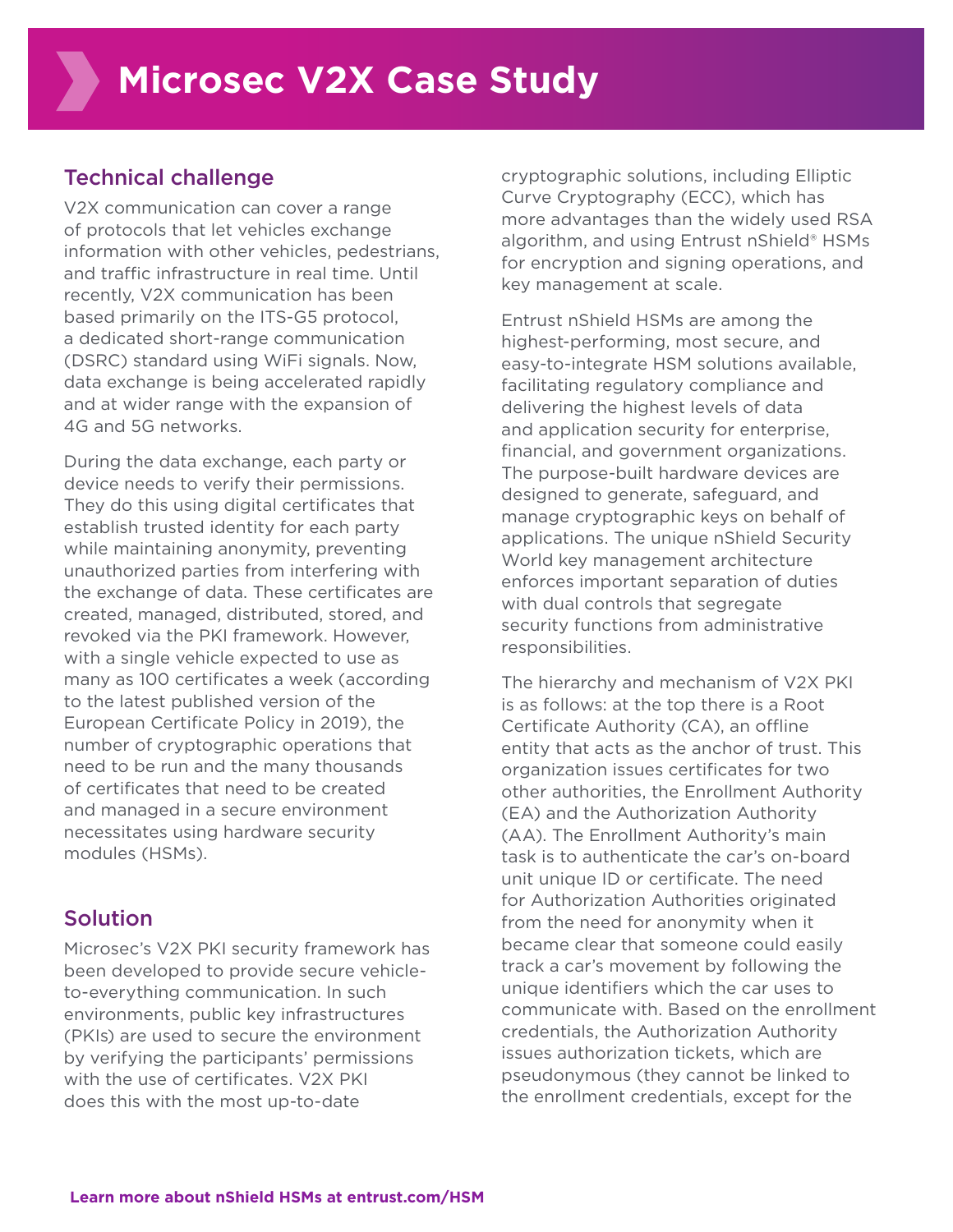issuing CAs) creating an entirely secure and untraceable flow of messages that can be sent to the surrounding environment.

The European Union's European Certificate Trust List (ECTL) currently has three levels of trust (L0/L1/L2) in its Trust List Manager:

 L0 – Just a simple CA certificate is required, with no protection mandated

 L1 – The CA and generated certificates need to be audit ready

 L2 – The CA is audited based on EU C-ITS certificate policy

Once Cooperative Intelligent Transport Systems are rolled out at scale, the number of digital certificates that will need to be generated for just a single region will be exponentially higher than all those used for today's websites. As such, those looking to meet the stringent L2 in the ECTL Trust List Manager will need to deploy the infrastructure required to facilitate this. This is especially true for those departments and organizations managing the certificates associated with emergency and other priority vehicles, which will be uniquely identifiable and require enhanced security due to their privileged traffic status.

Microsec has focused its efforts on developing the certificate authority software that would incorporate the necessary new attributes into the digital certificates required for V2X communications. Microsec is able to meet the stringent ECTL audit requirements with the help of Entrust nShield HSMs to create and protect the private keys used to issue the digital certificates.

"While the C-ITS ecosystem consists of several different players (e.g., vehicle manufacturers, road operators), they do not have the same technical capacity, performance and privacy requirements to send and receive C-ITS communication messages. Some of them require their V2X PKI instances, and other players need to rely on SaaS implementations to ensure message security. Backed by Entrust hardware security modules, Microsec provides as-a-service and on-premises solutions to equip the market with V2X message signing certificates." said Roland Kraudy, PKI expert at Microsec.

"Microsec is creating a trusted and established certificate and key management platform for V2X communication based on Entrust nShield HSMs. Developing, deploying, and managing this type of platform is where Microsec can help."

**Microsec is creating a trusted and established certificate and key management platform for V2X communication based on Entrust nShield HSMs. Developing, deploying, and managing this type of platform is where Microsec can help.** 

Roland Kraudy, PKI expert at Microsec